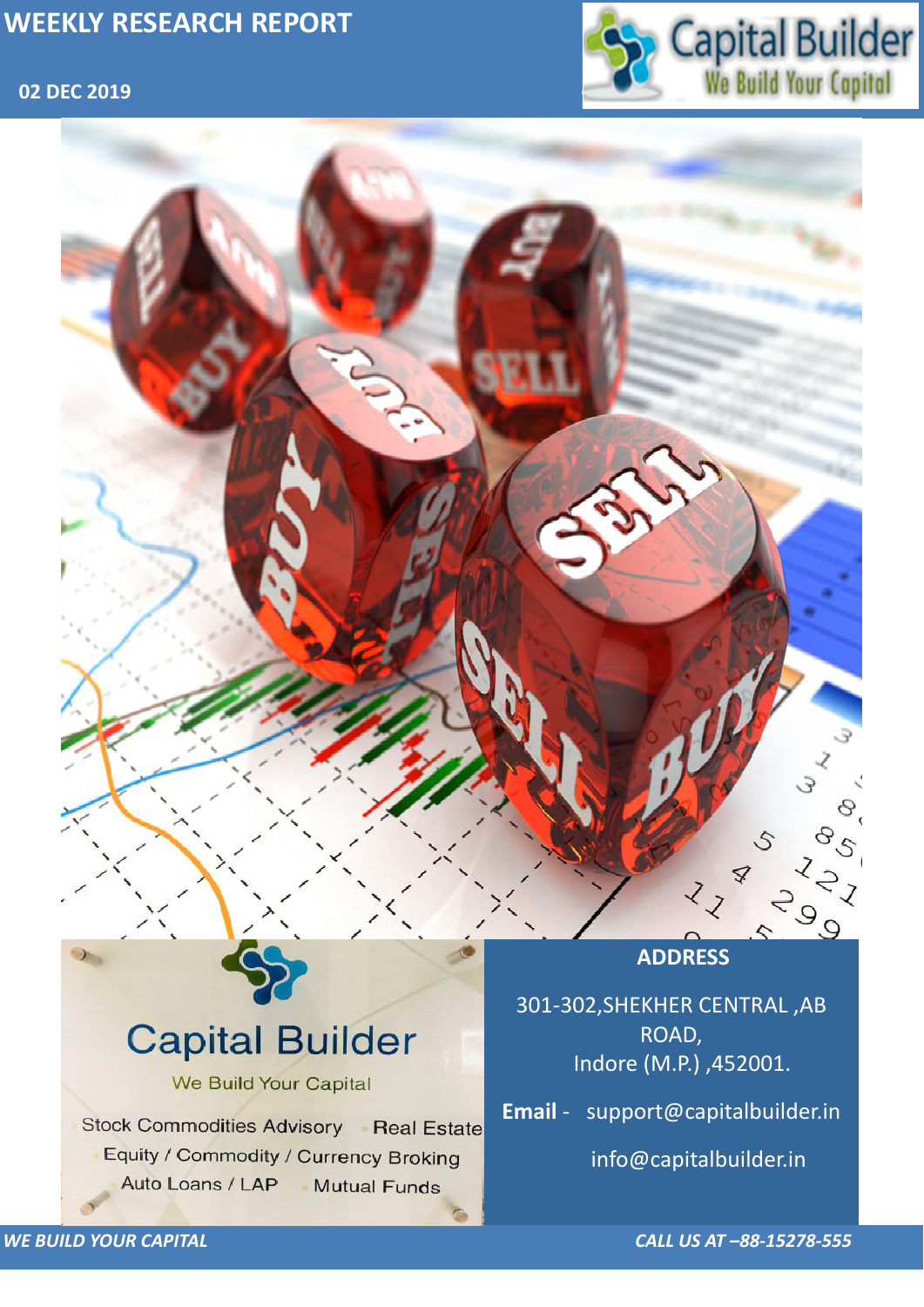## **02 DEC 2019**



#### *WE BUILD YOUR CAPITAL CALL US AT –88-15278-555*

#### **Top stories this week**

- $\Rightarrow$  Indices gain 1% amid F&O expiry, GDP data, mixed global cues; rupee flat
- $\Rightarrow$  India's fiscal deficit for the month of October stood at Rs 68,900 crore against Rs 53,900 crore, while revenue deficit was at Rs 61,400 crore versus Rs 40,800 crore, YoY.
- $\Rightarrow$  GDP growth slows to 4.5% in Q2 FY20, worst in six years
- $\Rightarrow$  India is now staring at the real possibility of a sub-6 percent annual GDP growth in 2019-20, the first since 2012, amid a stuttering world economy and plunging sentiments at home.
- $\Rightarrow$  Hallmarking to be mandatory for gold jewellery from 2021: Ram Vilas Paswan
- $\Rightarrow$  The department of consumer affairs will issue a notification by January 15, 2020, for making gold hallmarking mandatory.
- $\Rightarrow$  Gold price gains Rs 86 to Rs 38,019 per 10 gram, down 0.76% for the week, The precious metal has lost Rs 291, or 0.76 percent for the week, while silver pares Rs 630 or 1.4 percent in the same period.
- $\Rightarrow$  Brent oil prices weaken ahead of OPEC+ meeting, Russian Energy Minister Alexander Novak said on Friday he favoured OPEC and its non-OPEC allies taking a decision on whether to extend their oil output deal nearer April next year.
- $\Rightarrow$  November auto sales likely to be mixed as commercial vehicle, 2-wheeler, tractor show fall, Nomura expects Maruti to report flat overall volumes due to better retails and leaner inventory than competitors.
- $\Rightarrow$  Wall Street slips as US-China tensions weigh, investors watch retail, The Dow Jones Industrial Average fell 112.59 points, or 0.4%, to 28,051.41, the S&P 500 lost 12.65 points, or 0.40%, to 3,140.98 and the Nasdaq Composite dropped 39.70 points, or 0.46%, to 8,665.47.
- $\Rightarrow$  The Nifty opened moderately lower at 12,146.20, close to

its intraday high of 12,147.40, and continued to slide to hit the day's low of 12,017.40. It closed at 12,056, down 95.20 points.

| <b>Weekly Indices Change</b> |                                   |                |                  |  |  |  |
|------------------------------|-----------------------------------|----------------|------------------|--|--|--|
| <b>INDEX</b>                 | <b>CLOSE</b>                      | <b>P.CLOSE</b> | <b>CHANGES %</b> |  |  |  |
| <b>SENSEX</b>                | 40793.81                          | 41130.17       | $-0.82%$         |  |  |  |
| <b>NIFTY</b>                 | 12056.05                          | 12151.15       | $-0.78%$         |  |  |  |
| <b>MIDCAP</b>                | 15084.86                          | 15060.54       | $+0.16%$         |  |  |  |
| <b>SMLCAP</b>                | 13560.57                          | 13497.36       | $+0.47%$         |  |  |  |
| <b>METAL</b>                 | 9778                              | 9908.          | $-1.30%$         |  |  |  |
| <b>OIL&amp;GAS</b>           | 15155                             | 15340.04       | $-0.97%$         |  |  |  |
| <b>AUTO</b>                  | 18099                             | 18310.86       | $-1.15%$         |  |  |  |
| <b>TECK</b>                  | 7460                              | 7492           | $-0.43%$         |  |  |  |
| <b>BANKEX</b>                | 36190                             | 36737          | $-0.68%$         |  |  |  |
| IT                           | 14875                             | 14985          | $-0.74%$         |  |  |  |
| <b>FMCG</b>                  | 11723                             | 11824.         | $-0.85%$         |  |  |  |
| HC                           | 13603                             | 13676          | $-0.53%$         |  |  |  |
| <b>PSU</b>                   | 7072.70                           | 7134           | $-0.87%$         |  |  |  |
| <b>INDEX</b>                 | <b>CLOSE</b>                      | <b>P.CLOSE</b> | <b>% CHANGE</b>  |  |  |  |
| <b>DOW</b>                   | 28050                             | 28164          | $-0.40%$         |  |  |  |
| <b>NASDAQ</b>                | 8665                              | 8,705.18       | $-0.46%$         |  |  |  |
| <b>FTSE</b>                  | 7346.53                           | 7416.43        | $-0.94%$         |  |  |  |
| <b>NIKKEI</b>                | 23293.91                          | 23409.14       | $-0.49%$         |  |  |  |
| <b>HANGSENG</b>              | 26346.49                          | 26893.73       | $-2.03%$         |  |  |  |
|                              | <b>Top Nifty50 Gainers Weekly</b> |                |                  |  |  |  |
| <b>COMPANY</b>               |                                   | <b>VALUE</b>   | <b>%CHANGE</b>   |  |  |  |
| <b>Bharti Infratel Ltd.</b>  |                                   | 276.30         | $+19.09$         |  |  |  |
| <b>IndusInd Bank</b>         |                                   | 1,569.10       | $+8.50$          |  |  |  |
| <b>UPL</b>                   |                                   | 573.25         | $+7.45$          |  |  |  |

| <b>YES Bank Ltd.</b>             | 68.30        | $+5.40$       |  |  |
|----------------------------------|--------------|---------------|--|--|
| <b>Top Nifty50 Losers Weekly</b> |              |               |  |  |
| <b>COMPANY</b>                   | <b>VALUE</b> | <b>CHANGE</b> |  |  |
| <b>Zee Entertainment En</b>      | 293.05       | $-18.17$      |  |  |
| L&T                              | 1,330.55     | $-3.49$       |  |  |
| Mahi. & Mahi                     | 530.55       | $-2.83$       |  |  |
| <b>Power Grid Corpo</b>          | 193.30       | $-2.74$       |  |  |
| <b>Hind. Petrol</b>              | 282.60       | $-2.67$       |  |  |

**[Tata Steel](https://money.rediff.com/companies/tata-steel/15510001)**  $\left| \frac{427.50}{427.50} \right| + 6.88$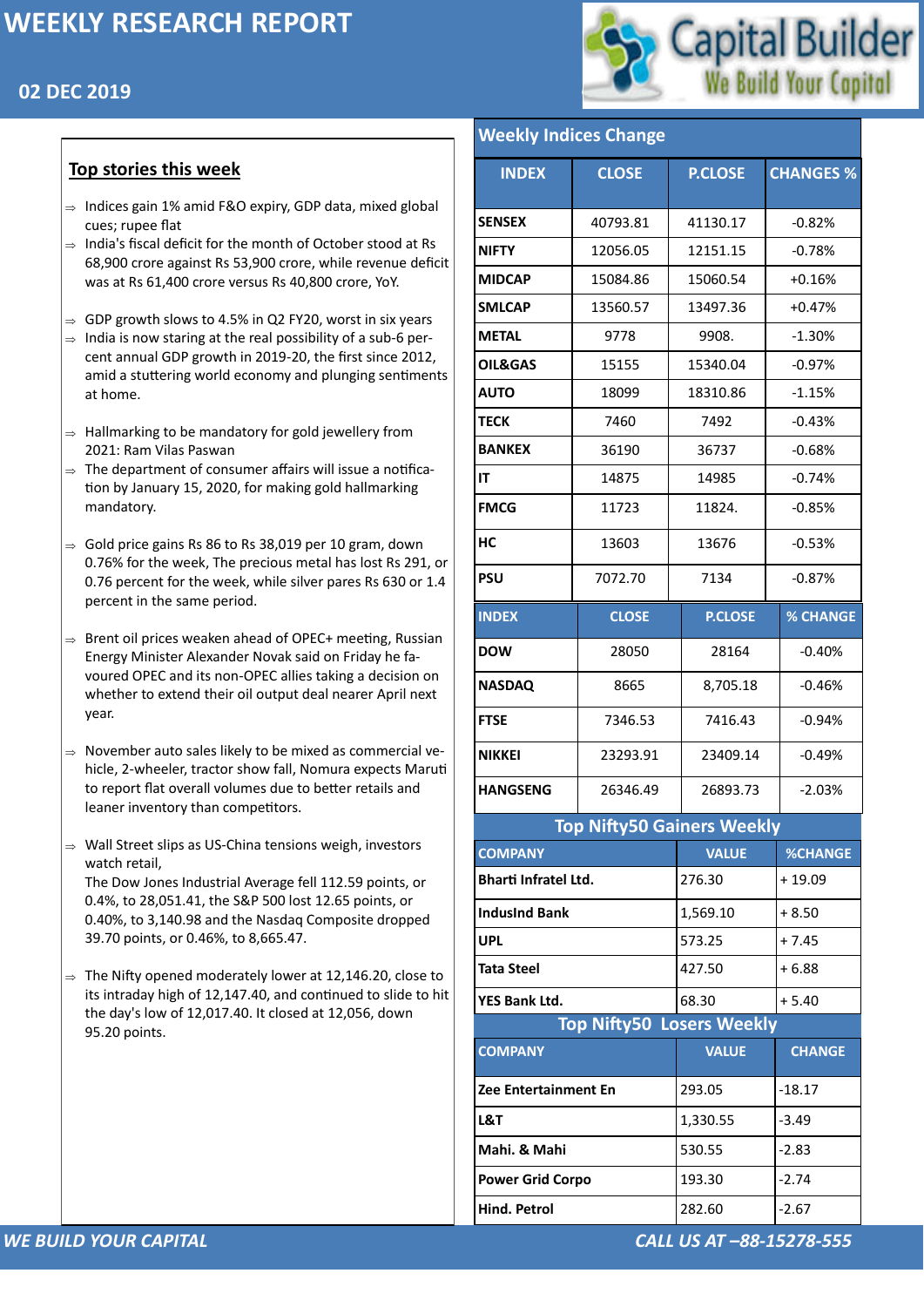## **02 DEC 2019**

**Weekly Indices Recommendati** 



| <b>INDICES</b>               | S <sub>2</sub> | S <sub>1</sub> | <b>PIVOTS</b> | R1    | R <sub>2</sub>           |
|------------------------------|----------------|----------------|---------------|-------|--------------------------|
| <b>NIFTY</b>                 | 11805          | 11930          | 12044         | 12170 | 12283                    |
| <b>BANK NIFTY</b>            | 30610          | 31278          | 31717         | 32385 | 32824                    |
| <b>WE BUILD YOUR CAPITAL</b> |                |                |               |       | CALL US AT -88-15278-555 |

#### **NIFTY**





**STRATEGIES:-** "Despite registering a bullish candle on the weekly charts, momentum appears to be weakening as trading range for the entire month remained 356 points, which can be a cause for concern,"

If the index manages a close below 11,990 levels in the next couple of sessions, then a correction shall get accelerated further, he said. In that scenario, an ideal target on downsides can initially be around 11,800.

For the time being, upsides shall remain capped around 12,160 levels unless the Nifty witnesses a strong breakout above the said level,Traders are advised to remain neutral on the long side, whereas shorting can be considered on a close below 11,990 for a target of 11,800.

**STRATEGIES:-** The Nifty Bank was also caught in a bear trap but the fall was softer compared to the Nifty. The index fell 0.55 percent to close at 31,946.10 and formed a bearish candle on the daily charts, but bullish candle pattern on the weekly scale. It gained 2.7 percent during the week.

"The banking index took support around its previous swing high of 31,783 and rebounded piercingly, which is a positive sign for the index,"

"It made higher high for the seventh consecutive week and formed a big green candle on the weekly chart, which clearly shows strength in the index. Until it sustains above 31,783 levels, an upmove towards 32,500 and 32,800 levels cannot be ruled out."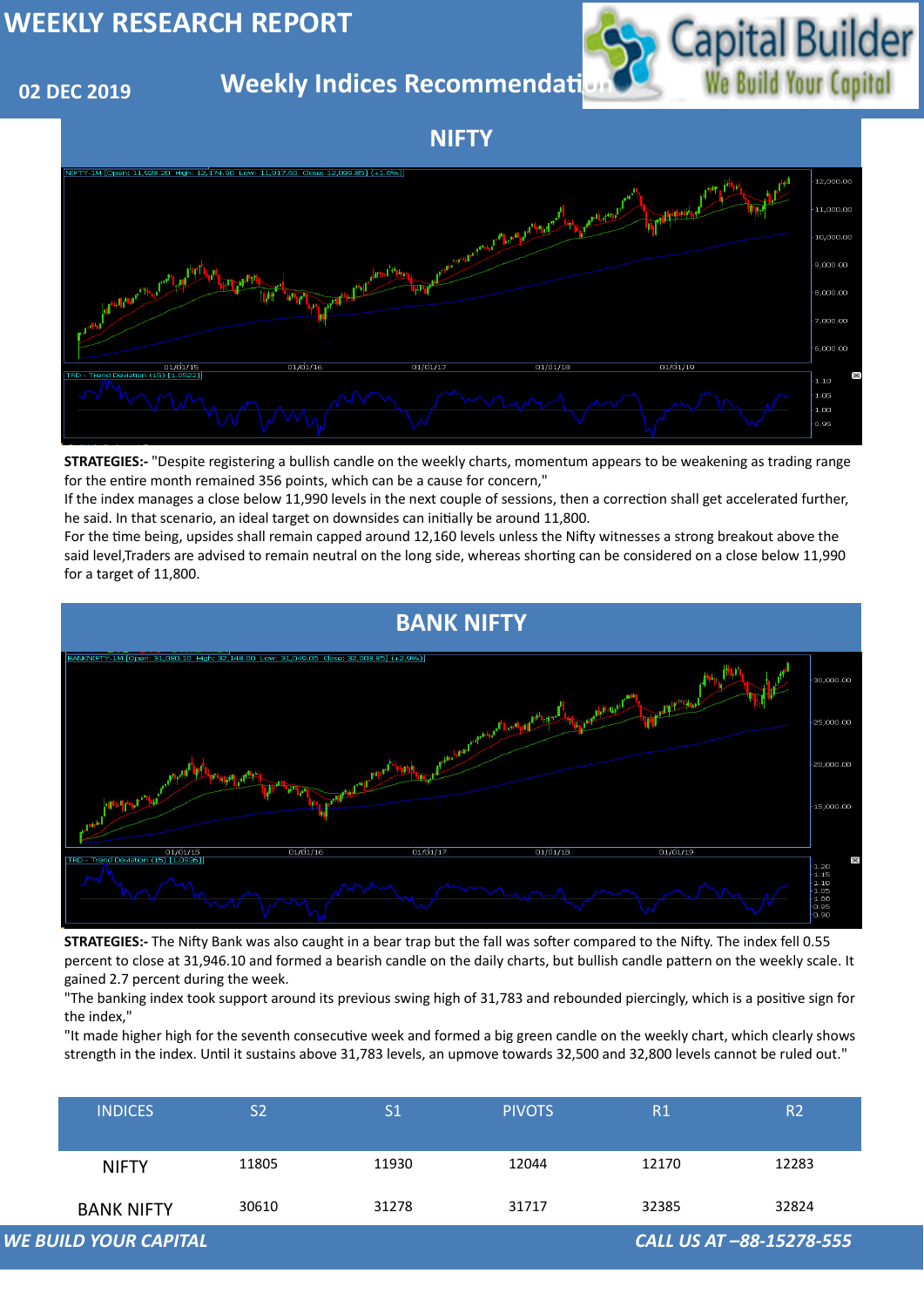# Capital Builder<br>We Build Your Copital

### **02 DEC 2019**

*WE BUILD YOUR CAPITAL CALL US AT –88-15278-555*

## **EQUITY CASH & FUTURE**

#### **STOCK RECOMMENDATIONS [FUTURE]**

#### **1. HEROMOTOCO**

#### **2. JUSTDIAL**



HEROMOTOCO is looking BEARISH on charts we advise you to SELL BELOW 2440 with a stop loss 2490 for the target of 2350



| <b>BTST CASH BUYING SCRIPT</b>    |              |            |           |  |  |
|-----------------------------------|--------------|------------|-----------|--|--|
| <b>SCRIPT</b>                     | <b>LEVEL</b> | <b>TGT</b> | <b>SL</b> |  |  |
| <b>RAYMOND</b>                    | 735          | 785        | 690       |  |  |
| <b>BTST FUTURES BUYING SCRIPT</b> |              |            |           |  |  |
| <b>SCRIPT</b>                     | <b>LEVEL</b> | <b>TGT</b> | <b>SL</b> |  |  |
| <b>VOLTAS</b>                     | 705          | 730        | 677       |  |  |

**WE BUILD YOUR CAPITAL** 

JUSTDIAL is looking BULLISH on charts. We advice you to BUY ABOVE 570 with a stop loss of 540 for the target of 600-630